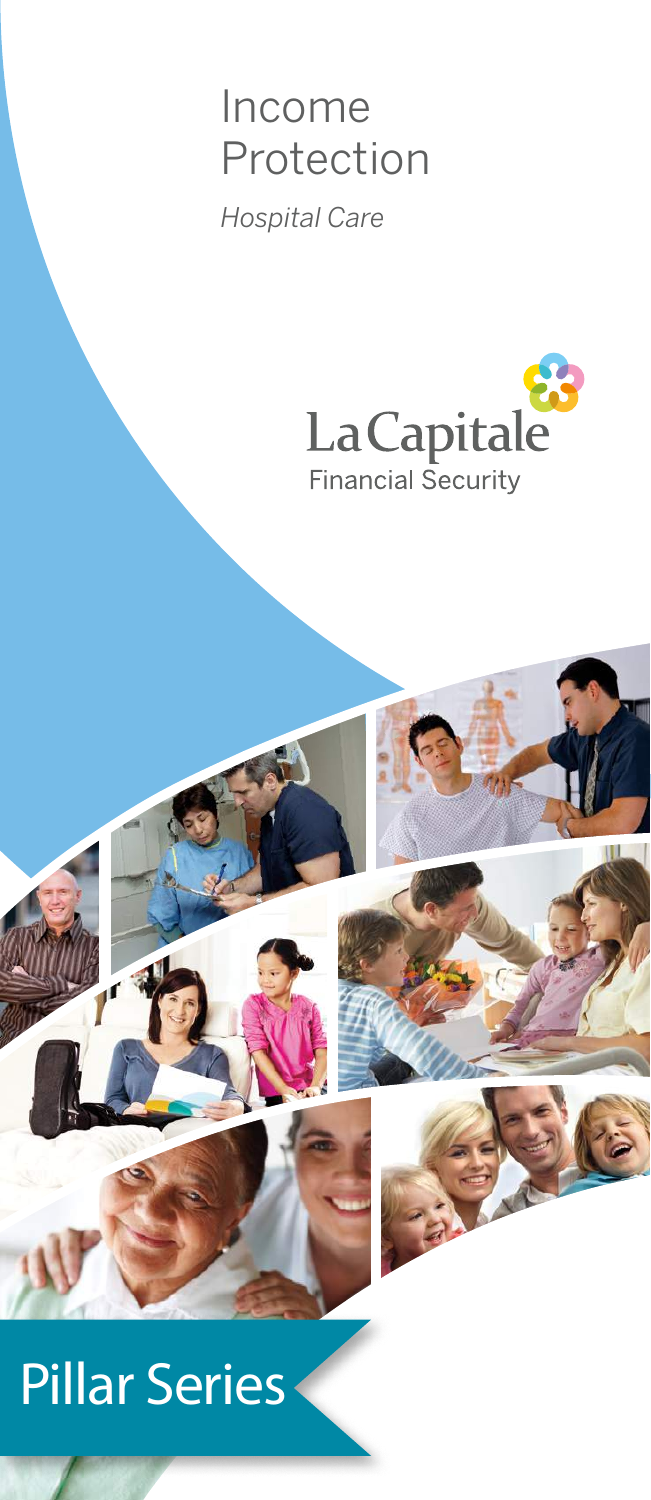

### *Hospital Care* Don't let a hospitalization devastate your financial health

La Capitale's Pillar Series *Hospital Care* coverage offers you a wide choice of plans adapted to your needs that cover hospitalization expenses, the accidental loss of limb or sight as well as ambulance and X-ray fees.

*Hospital Care* coverage provides you and your family with the peace of mind you need in the event of hospitalization for accident or sickness. As a result, you are spared the anxiety and stress that a hospitalization can entail, especially if the stay must be extended.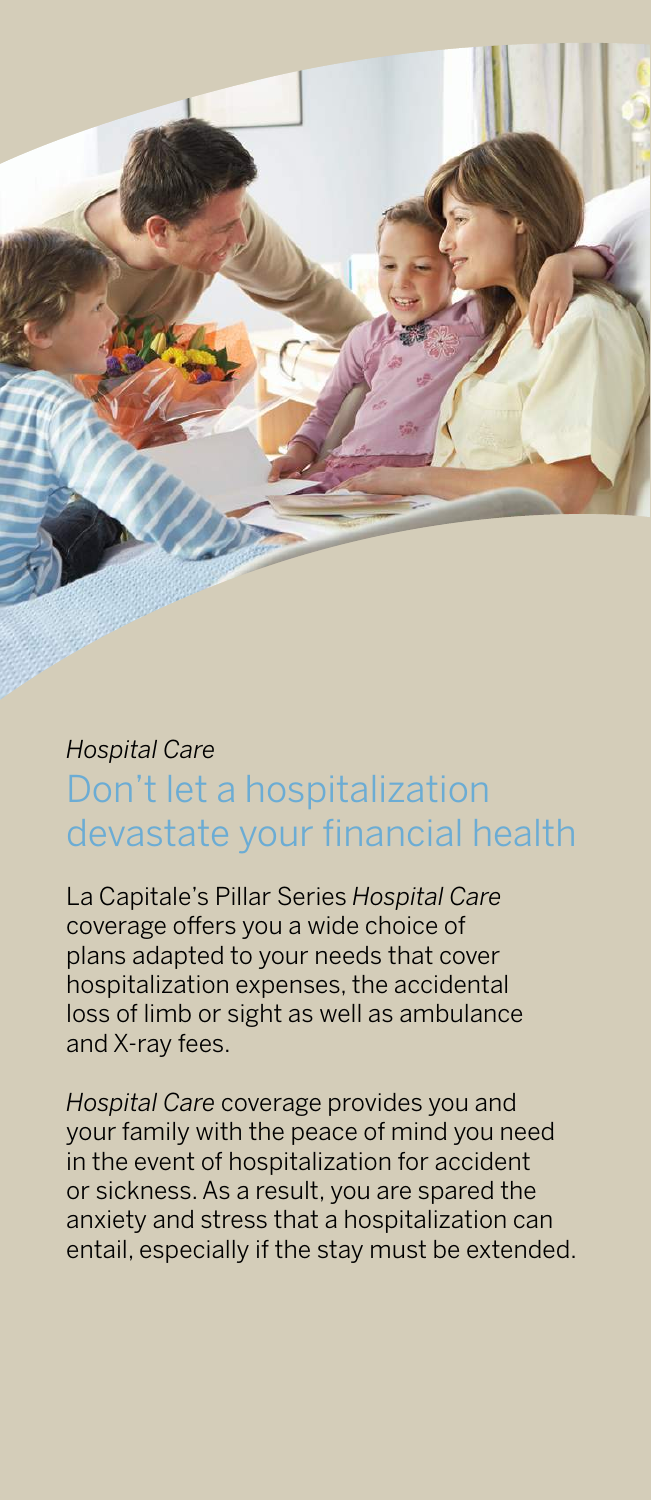#### Are you prepared for the unexpected?

The consequences of a hospitalization can be devastating. Your ability to earn an income is the foundation of your financial future and your most valuable asset. How would you replace your income if you were hospitalized as a result of an accident or sickness and suddenly were unable to work? What if it turned out to be an extended stay? *Hospital Care* coverage gives you and your family the financial security and peace of mind you deserve.

#### Did you know?

- In Canada, there are close to 2.8 million patients hospitalized in care facilities.
- 42.1% of all patients admitted to hospital due to injury in Canada are people under the age of 45.2

#### What is the financial impact of being hospitalized?

The need for life insurance is widely accepted, but many people aren't convinced that they need disability insurance as well. But the reality is that if you are disabled because of a sickness or injury, your income stops but your bills do not. How will you pay them?

| <b>Direct costs</b>                                                                                                   | Indirect costs                                                                                                                                                                  |
|-----------------------------------------------------------------------------------------------------------------------|---------------------------------------------------------------------------------------------------------------------------------------------------------------------------------|
| · Daily hospital costs<br>• Medications<br>• Other healthcare<br>professionals<br>■ X-rays/exams<br>- Medical devices | • Loss of income<br>• Caregiver loss of time<br>from work<br>• Childcare<br>- Additional help at home<br>- Additional inpatient costs<br>such as telephone, TV,<br>parking etc. |

These costs can often exceed the direct costs of being hospitalized.

<sup>2.</sup> Canadian Institute for Health Information, 2008-2009 CIHS, National Trauma Registry, 2001-2002 data and 2004 report.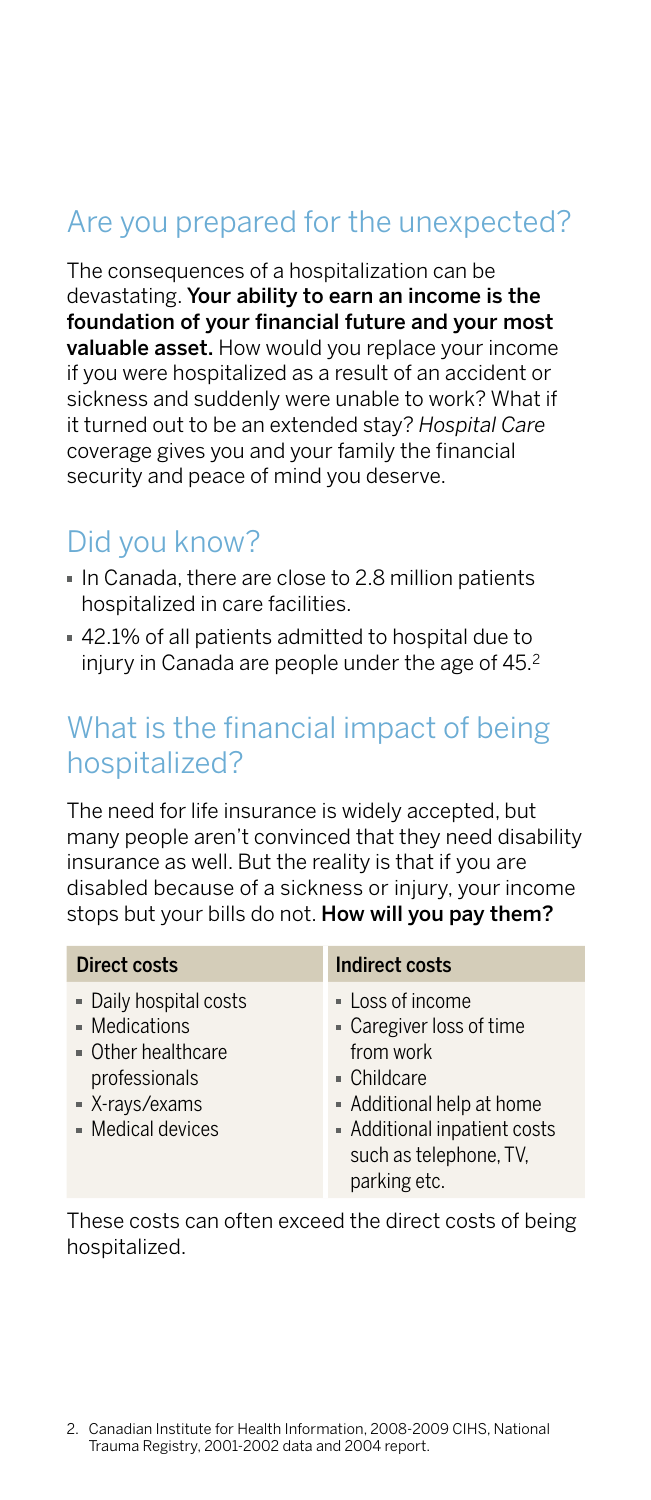#### Let La Capitale help you focus on what's really important – getting better!

Choose the Lifetime Hospital Care coverage that suits your needs:

| Plan         | Hospitalization |       | Loss of limb<br>or sight | Ambulance<br>and X-ray fees |
|--------------|-----------------|-------|--------------------------|-----------------------------|
|              | Monthly         | Daily | (accident only)          | (accident only)             |
| A            | \$1,200         | \$40  | \$10,000                 | \$100                       |
| B            | \$1,500         | \$50  | \$12,500                 | \$125                       |
| С            | \$1,800         | \$60  | \$15,000                 | \$150                       |
| D            | \$2,100         | \$70  | \$17,500                 | \$175                       |
| F            | \$2,400         | \$80  | \$20,000                 | \$200                       |
| F            | \$2,700         | \$90  | \$22,500                 | \$225                       |
| G            | \$3,000         | \$100 | \$25,000                 | \$250                       |
| Н            | \$3,300         | \$110 | \$27,500                 | \$275                       |
| I            | \$3,600         | \$120 | \$30,000                 | \$300                       |
| $\mathsf{I}$ | \$3,900         | \$130 | \$32,500                 | \$325                       |
| K            | \$4,200         | \$140 | \$35,000                 | \$350                       |
| L            | \$4,500         | \$150 | \$37,500                 | \$375                       |

Some restrictions, exclusions and conditions apply. The wording of the policy or any rider governs in all circumstances. Please see the policy or rider for complete details about your coverage.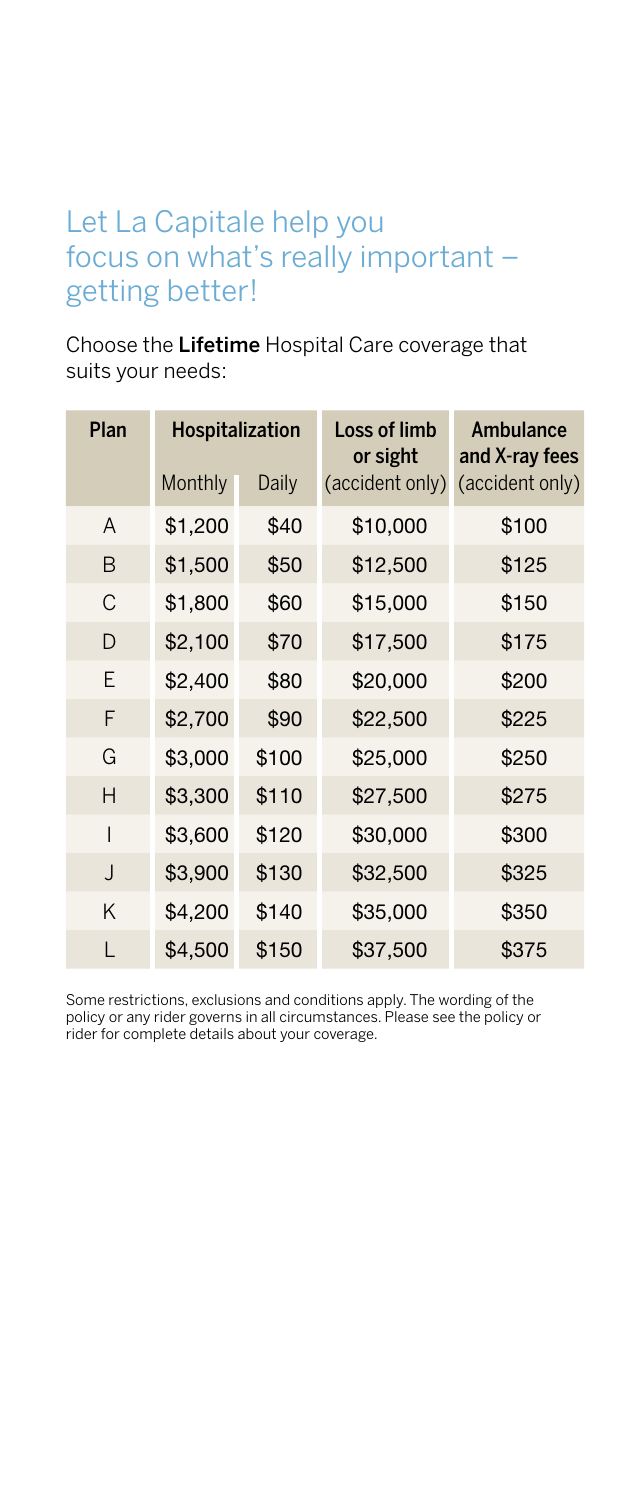### **The Advantages** of *Hospital Care* coverage

- You receive benefits when you are hospitalized due to accident or sickness<sup>1</sup>
- From your first day in hospital and for your entire stay, with no maximum
- You are covered 24/7 anywhere in North America
- Benefits are paid directly to you regardless of any other benefits you receive
- Choice of individual or family benefits
- Waiver of premiums in the event of an accident
- Guaranteed renewable for life

#### In the event of an accident, you receive a lump sum benefit for:

- Loss of limb or sight
- Ambulance fees
- X-ray fees

**+**